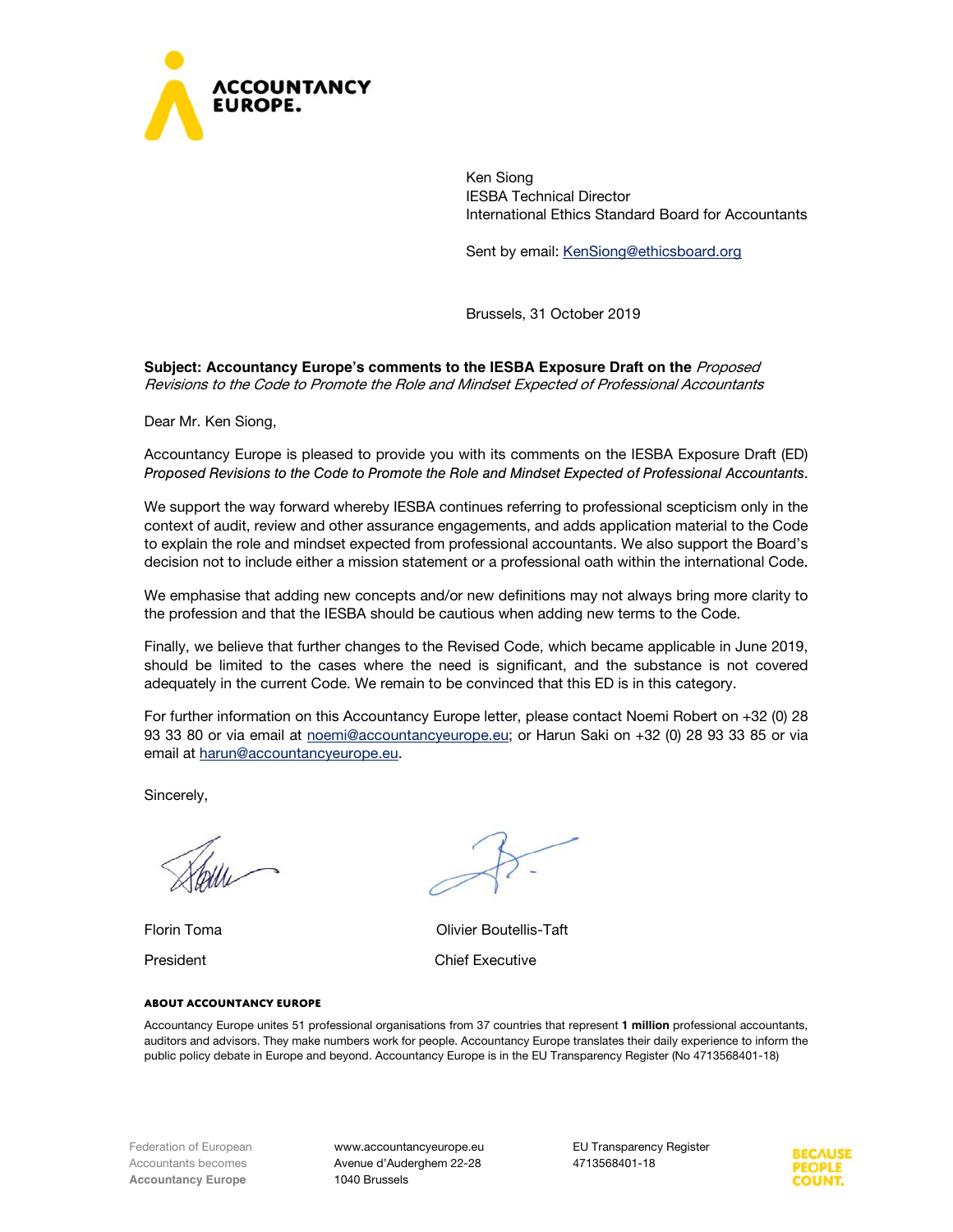*1. Question 1: Role and Values of Professional Accountants* 

*Do you support the proposals in Section 100 that explain the role and values of professional accountants as well as the relationship between compliance with the Code and professional accountants acting in the public interest? Are there other relevant matters that should be highlighted in these paragraphs?* 

- (1) We agree that the accountancy profession has a responsibility to act in the public interest. However, we are concerned that describing this responsibility in paragraph 100.1 A1 as "involving upholding the ethical values upon which the Code is based" in addition to complying with the specific requirements of the Code is at best unhelpful if not counterproductive. Unless these "ethical values" are clearly defined, they remain subjective and unenforceable. Such urging concepts bear the risk of allowing oversight authorities to shape the profession's behaviour as they see fit, which is not the purpose of an international professional Code of Ethics.
	- *2. Question 2: Determination to Act Appropriately*

*Do you support the inclusion of the concept of determination to act appropriately in difficult situations and its position in Subsection 111?* 

- (2) We believe that integrity is the overarching fundamental principle of the ethical behaviour of professional accountants and that this fundamental principle already includes having the determination to act appropriately when confronted with dilemmas or difficult situations.
- (3) The provisions in the Code should remain principles-based to avoid setting rules determining what is acceptable and what is not. Therefore, we are not convinced of the need and the benefit of including examples in the paragraph 111.1 A2.
	- *3. Question 3: Professional Behaviour*

*Do you support the proposal to require a professional accountant to behave in a manner that is consistent with the profession's responsibility to act in the public interest in paragraphs 110.1 A1 (e)?* 

- (4) Yes, we agree to enhance the definition of the fundamental principle of "professional behaviour" to highlight the importance of its consistency with what is expected of the professional accountants, taking into account public interest.
- (5) However, as drafted, it could imply that individual professional accountants have a direct public interest responsibility, which puts the individual in a very challenging position with a potential societal burden.
- (6) Moreover, as IESBA is aware, the term "public interest" has never been satisfactorily defined demonstrating that there is no common understanding of this term. An alternative approach could be to require professional accountants to refrain from acting in a way that is knowingly against their own view of the public interest.
	- *4. Question 4: Impact of Technology*

*Notwithstanding that the IESBA has a separate Working Group that is exploring the implications of developments in technology, are there any additional matters relating to the impact of technology beyond the proposals in paragraphs 110.1 A1(b)(iii), 113.1 A2 and 120.12 A2 that you consider should be addressed specifically as part of the Role and Mindset project?*